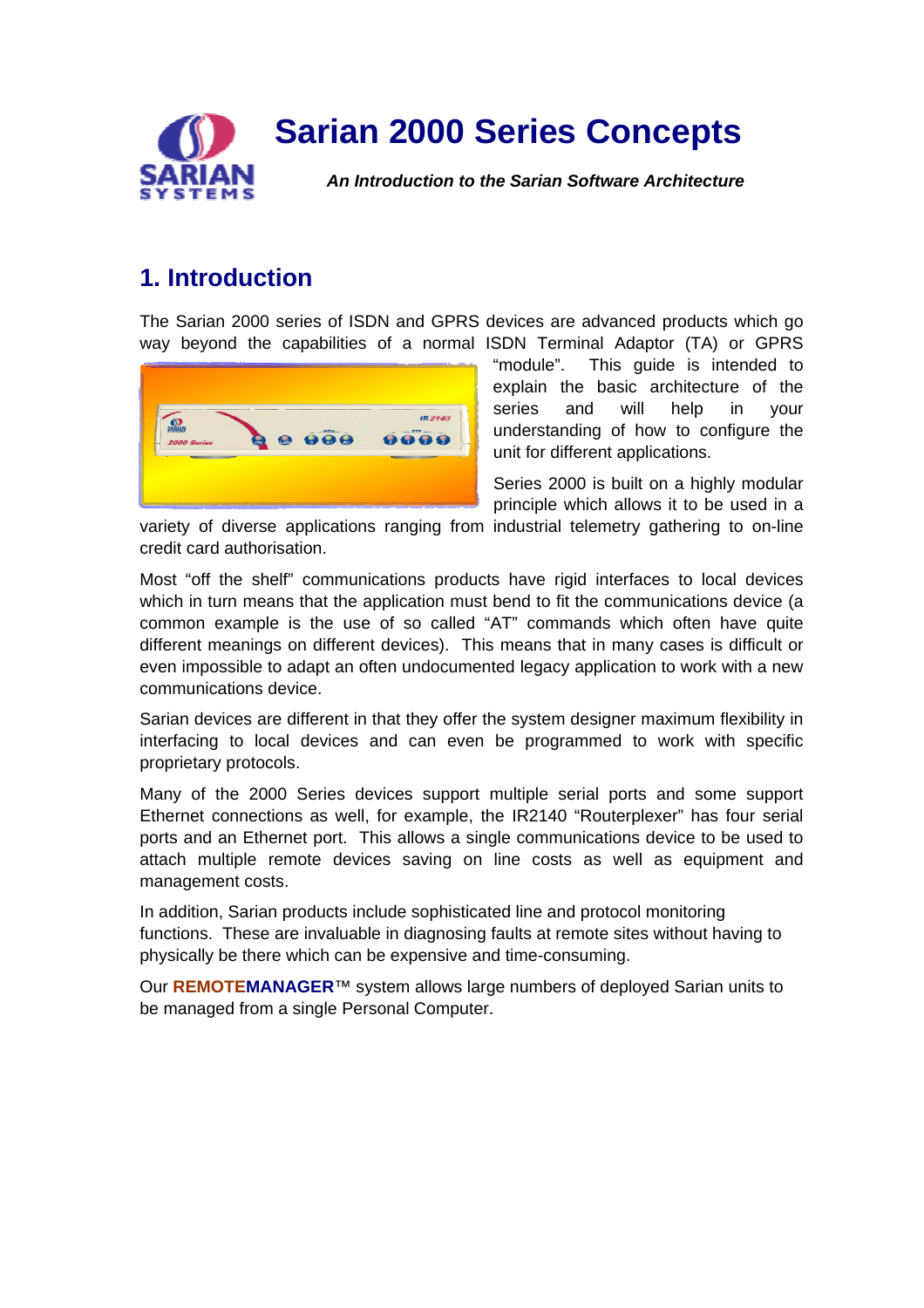# **2. Software Architecture**

The 2000 SERIES uses a Proprietary Real-time Operating System (RTOS) designed specifically for communications processing along with a series of discrete modules that support specific functions such as the ISDN Physical interface, X.25 PAD, TCP/IP etc. This modular construction provides a high degree of flexibility and allows the dynamic 'binding' of different communications protocols to separate physical ports.

The software can be visualised in four main layers. These are ;

- ! The physical interface drivers connecting the local devices which can be via Synchronous / Asynchronous ports or Ethernet LAN connections
- ! The session layer protocols (e.g. X.25 PAD, TPAD)
- ! The link layer protocols (e.g. LAPB, LAPD, TCP/IP)
- ! The WAN physical interface drivers (e.g. ISDN BRI, GPRS, PSTN)

In the specific case of the GR2140, for example, there is only one physical WAN interface; the ISDN BRI.

In the illustration below, the ISDN physical interface driver is permanently bound to the protocol link layers (LABP for the B-channels and LAPD for the D-channel). However, the associations between the asynchronous port drivers and the session/link layer protocols can be defined as required to suit specific applications.

| Async.                                   | Layer 3                                                                                                                                     | Layer 2                                                            | ISDN                                            |
|------------------------------------------|---------------------------------------------------------------------------------------------------------------------------------------------|--------------------------------------------------------------------|-------------------------------------------------|
| serial ports                             | protocols                                                                                                                                   | protocols                                                          | S0 BRI                                          |
| ASY0<br>ASY1<br>ASY <sub>2</sub><br>ASY3 | PAD <sub>0</sub><br>PAD <sub>1</sub><br>PAD <sub>2</sub><br>PAD <sub>3</sub><br>PPP <sub>0</sub><br>PPP <sub>1</sub><br>V120-0 <br>$V120-1$ | LAPB O<br>LAPB <sub>1</sub><br>LAPD 0<br>LAPD<br>LAPD <sub>2</sub> | <b>BRI</b><br>B1 - 64K<br>B2 - 64K<br>$D - 16K$ |

Additionally, the 2000 SERIES is capable of supporting multiple 'instances' of the session and link layer protocols. For example the GR2130 has both GPRS and ISDN WAN interfaces. Each physical port or each instance of a protocol session is referred to as an 'entity'.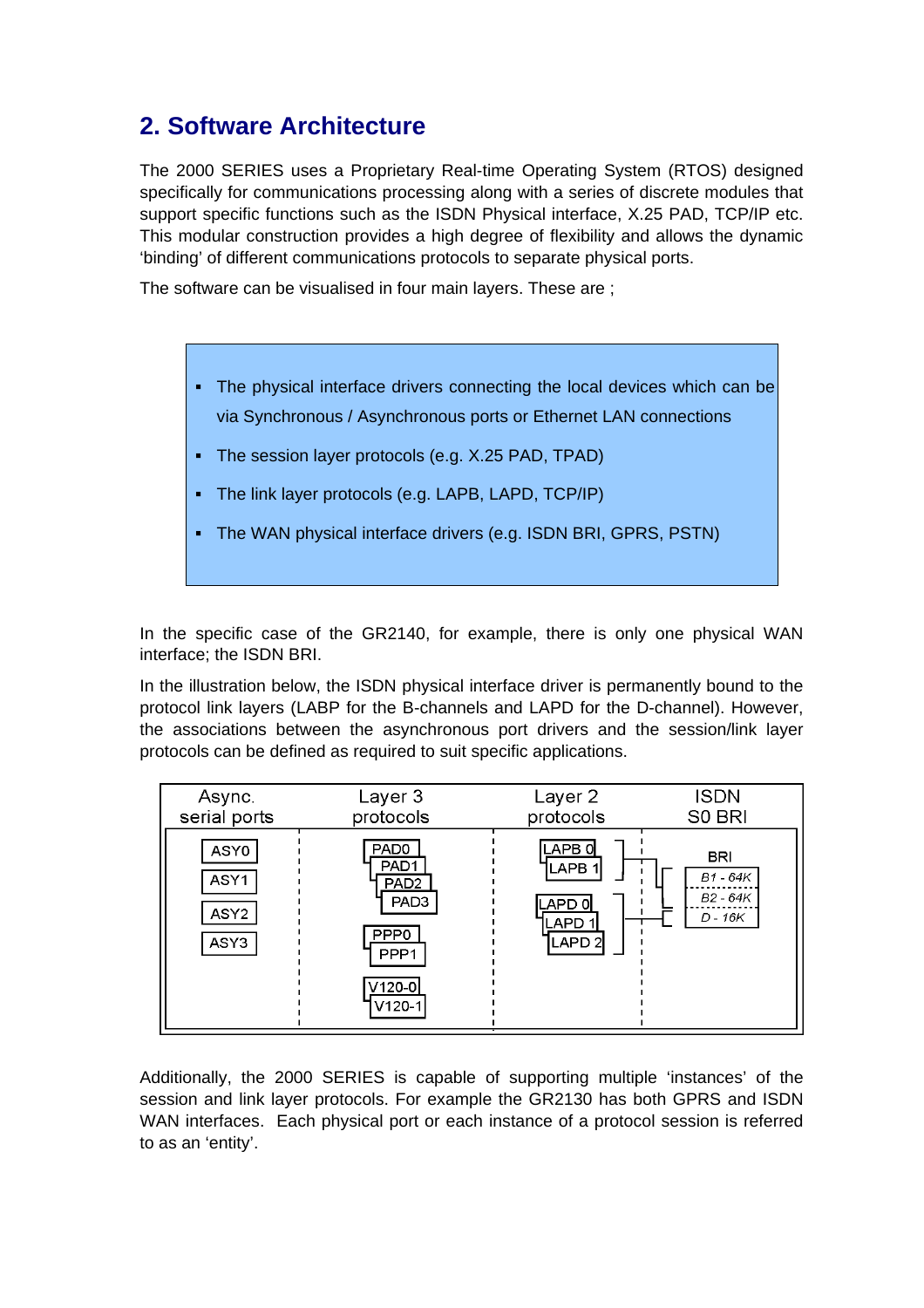The following diagram illustrates some of the entities that are available in the Sarian 2000 SERIES.



To illustrate, at layer 3 an X.25 PAD is an entity and the device supports up to four instances of the X.25 PAD entity.

To configure the multiplexer to access remote services over the ISDN network you must first establish bindings between the various entities that will be used. For example, to configure a terminal connected to ASY 0 to communicate with a remote X.25 service over a B-channel, ASY 0 must first be bound to an X.25 PAD, say PAD 0. To complete the link, it is also necessary to configure the PAD for B-channel operation by binding it to a LAPB entity (as opposed to LAPD which would be required for D channel operation).

Once these links have been established the terminal connected to ASY 0 can establish an X.25 session by making an ISDN call (using the **ATD** command common to modems and other ISDN terminal adapters), and then issuing an X.25 CALL.

Similarly, a second application running on a terminal connected to ASY 1, could simultaneously access D-channel X.25 service. In this case, ASY 1 would be bound to PAD 1 and PAD 1 would be bound to LAPD 0.

In each case, the multiplexer must be configured so that the appropriate entities are bound and other operational parameters are set correctly before an application is used.

This configuration process is generally quite simple and can be carried out via the builtin web interface using a standard Web browser such as Microsoft Internet Explorer™ or Netscape Navigator™. Alternatively you may use a series of text-based commands entered via one of the serial ports.

Once configured, the settings can be saved in non-volatile memory so they are not lost when the power is removed.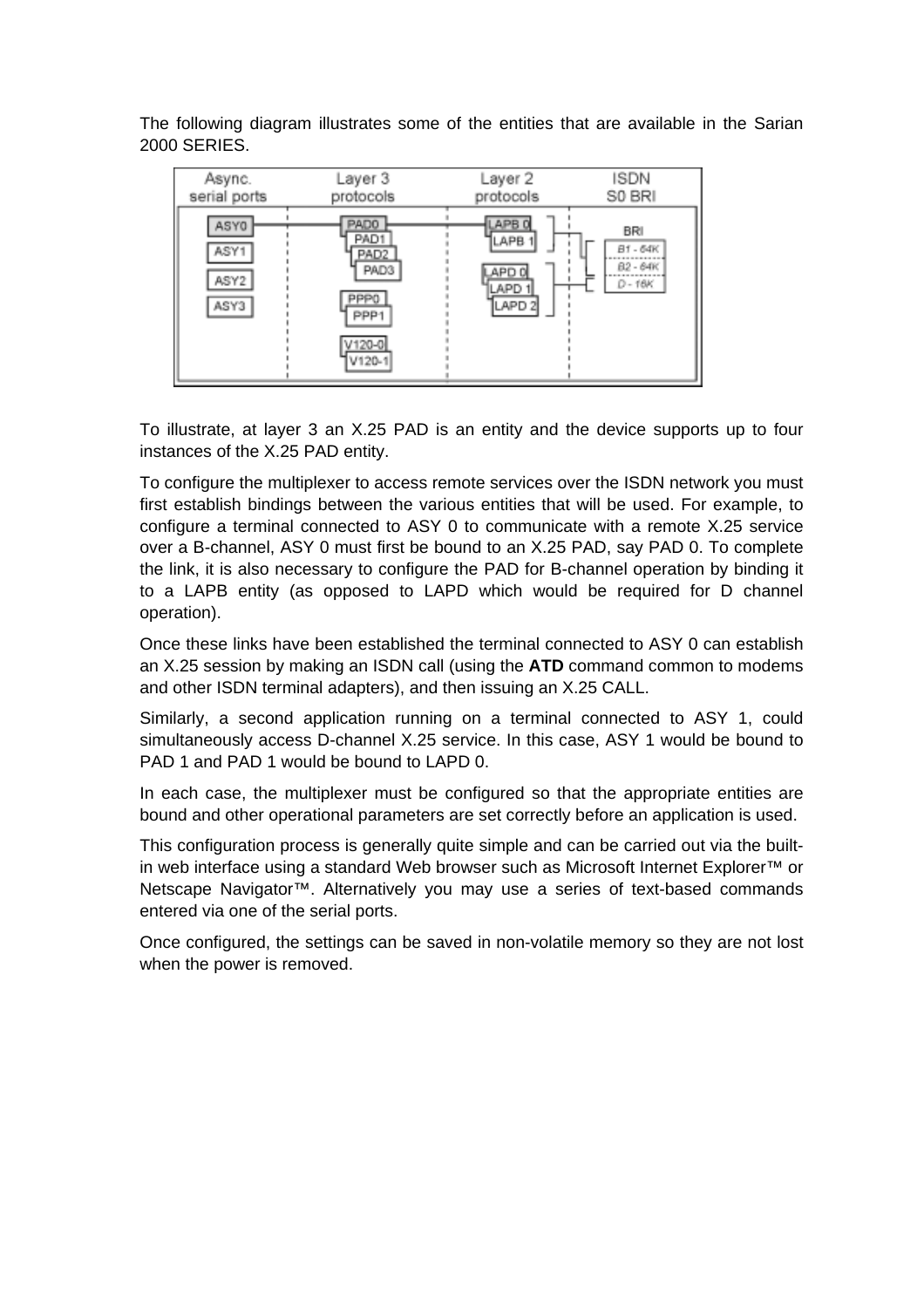# **3. 2000 SERIES Command Interfaces**

There are two principal methods of configuring the 2000 SERIES:

- ! By using the Web-based (HTML) configuration pages
- ! By entering text commands

Both methods may be used from a locally attached terminal or remotely over the ISDN network.

In each case, remote access is username and password protected to prevent unauthorised use.

The Web interface is the simplest and quickest option but requires that you have access to a Web browser. The command line interface not as intuitive but requires only a basic ASCII terminal.

# **3. Principal Features**

In addition to basic communications protocols such as V.120 / V.110, X.75, PPP and X.25, the 2000 SERIES incorporates a number of other important features.

### **3.1 Web server.**

The built-in Web server provides access to a series of Web pages that allow you to configure the multiplexer for different applications or to view operational status or statistics information.

For configuration purposes, separate pages are provided for each instance of the various protocols. Each page lists all of the parameters related to that particular type of entity and allows you to set each parameter to the required value.

The 2000 SERIES also maintains important statistics about different entities such as X.25 PADs, PPP instances etc. These statistics can be viewed through dynamic Web pages that are updated each time you load them. For example, the statistics page related to the X.25 PAD instances provides information about the number of X.25 CALLs made and received, the number RESTART packets transmitted and received etc.

Finally, the Status pages allow you to view information such as the protocol analyser trace, the event log, a listing of the file directory, ISDN BRI status etc.

### **3.2 Event Log.**

The Event Log is an extremely useful feature for managing the 2000 SERIES once it has been installed. The Event Log maintains a real-time record of certain events that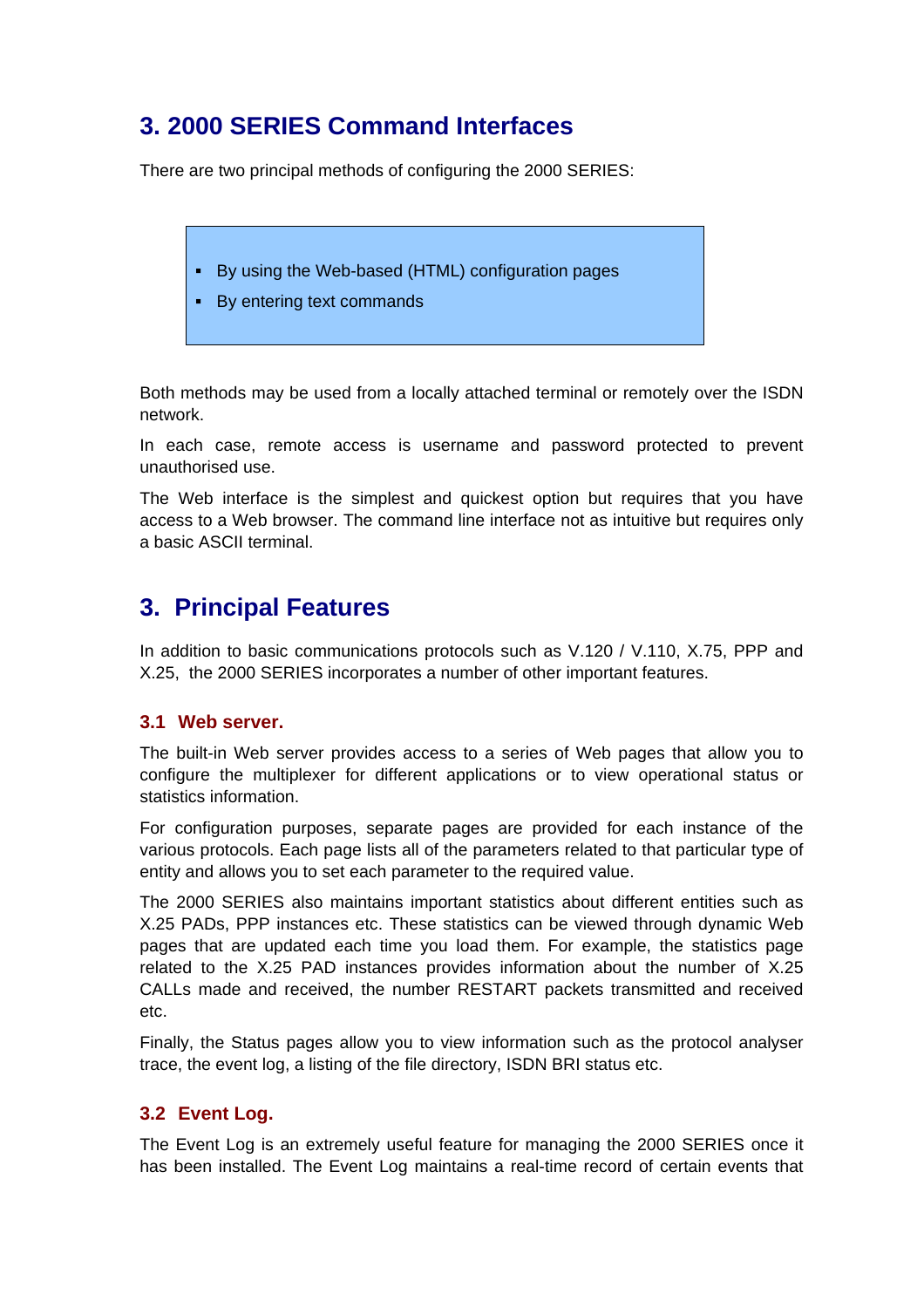may occur while the unit is in use. The log is generated automatically and is stored in non-volatile memory in a pseudo-file called **eventlog.txt**. The types of event that are logged include Power Up, Reboot, Call failure, Login attempts etc.

Each type of event can be allocated a priority code and based on this code the unit can be configured to automatically generate and send an email message to a pre-defined address to alert a Network manager or operator that a significant or critical event has occurred. If necessary, analyser logs or other information can be sent with the email as an attachment.

#### **3.3 Protocol Analyser.**

The Protocol Analyser can be used to generate a trace of activity at the ISDN interface, the serial ports, the Ethernet interface, the X.25 link layer (LAPB/LAPD) and the X.25 network layer.

In the case of Ethernet traffic, a full TCP/IP protocol decode is provided allowing easy debugging of LAN traffic.

Any or all communication layers may be included in the trace that is stored in a pseudofile in the multiplexer's memory called **ana.txt**. The contents of the file can be viewed either via the **Status->Analyser** web page or by using the **type** command from the command line to list the **ana.txt** pseudo file.

#### **3.4 FTP Server**

Files can be transferred to and from the multiplexer using the File Transfer Protocol (FTP). Using FTP client software such as Cute FTP or WS\_FTP, files stored in the multiplexer can be retrieved or replaced by new versions. This can be carried out over the ISDN network or via a local serial port connection and is useful for upgrading configuration files or firmware. Some FTP clients will also allow you to view text files such as the analyser trace or event log.

#### **3.5 Telnet Server**

The 2000 SERIES incorporates a Telnet server. This allows remote access to the text command interface over the ISDN network. By establishing a Telnet session into the unit you can take full control over it for the purposes of configuration or upgrade.

### **3.6 SMTP (Email) Client**

The Simple Mail Transport Protocol (SMTP) client is provided to support automatic email generation as part of the Event Log and alert facility.

## **4. Security**

An important feature new to the Sarian 2000 range is the addition of IPSec compliant VPN tunnelling. This allows network designers to consider using the Internet for serious business applications without the worry of eavesdropping due to 3DES and AES encryption techniques.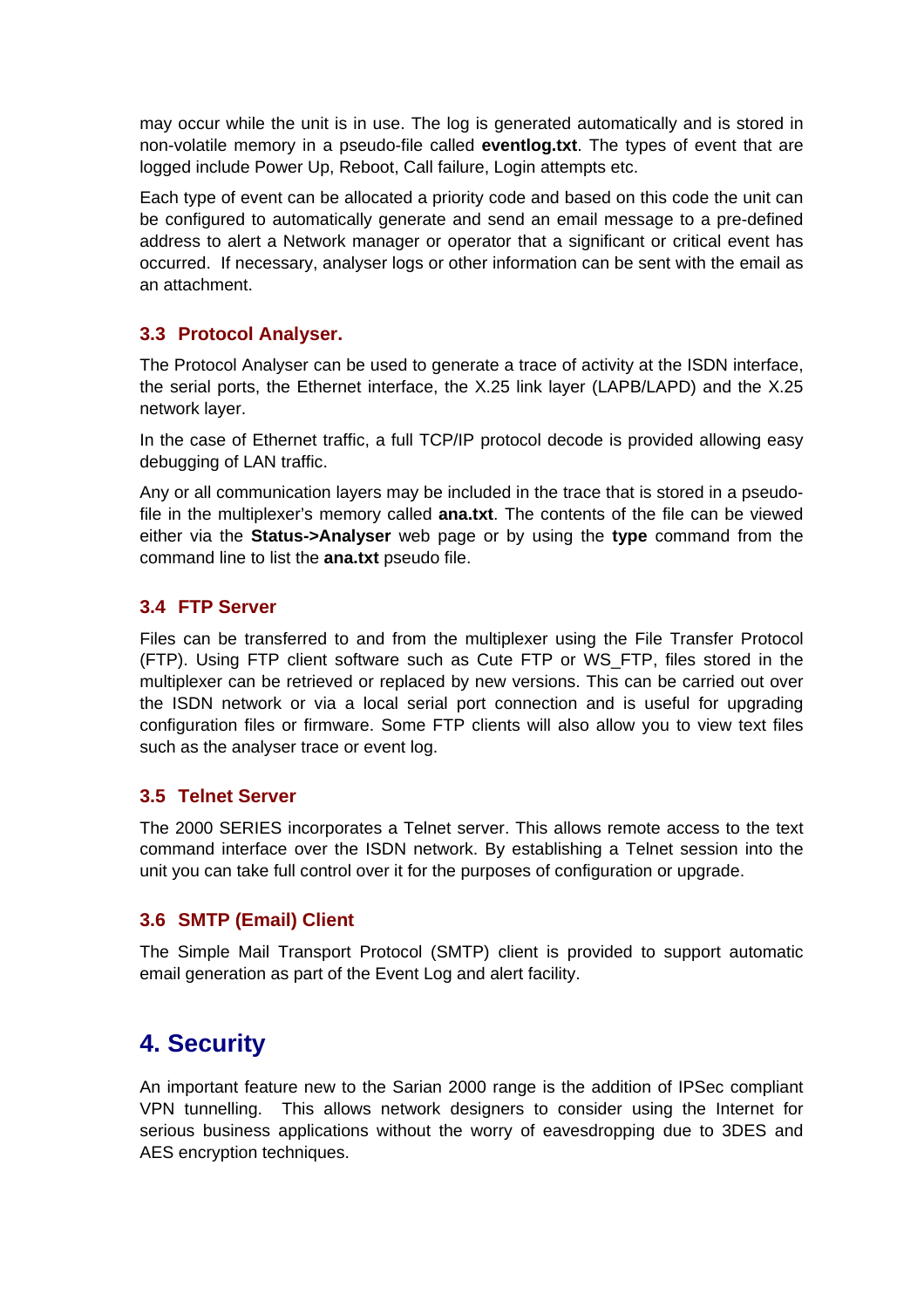Many organisations are now finding VPN's more and more important in their network infrastructure, however, as the complexity increases it is often very difficult indeed to locate connection problems as the very security involved often blocks access to normal debugging tools. Sarian's in-built IKE (Internet Key Exchange) analyser gives access to important low level protocol information allowing key management issues to be resolved without compromising security.

# **5. Benefits**

As can be seen from the above, the Sarian 2000 series has a highly modular software structure. This means that not only can the device be easily adapted to existing applications, but as new protocols become available they can be simply downloaded into the unit via a simple FTP call. This can be done whilst the unit is on-line requiring only a reboot during twilight hours for the new software to become effective.

The basic hardware architecture of the Sarian 2000 is also very flexible allowing the possibility of many different physical variants whilst keeping the same management interface, thus reducing retraining costs for installation and network management personnel.

Another cost saving feature is the built in protocol analyser. Depending on the variant purchased, the unit in the field can contain the same ability to trace and trap problems as was previously only possible by having a person on site with an expensive dedicated analyser. This means fewer site visits and higher Quality of Service.

Finally, the in-built web server removes the need for specialised vendor specific software to access the unit. Any authorised technician can configure, monitor and control the unit from anywhere in the world he can get access to a standard web browser. Of course, for those more used to a text based interface, telnet remains available for simple on-line configuration changes.

# **6. General Specifications**

### **Local Protocols**

IEEE 802.3 Ethernet 10 /100 Mb/s (10BaseT / 100BaseT)

V.35

- V.24 75 256Kb/s
- V.21 Synchronous up to 1.0Mb/s

AT Command set, TPAD, X.28 PAD

### **Communications Protocols**

V110 / V120 Rate Adaption X75 / X.75NL PPP / MLPPP